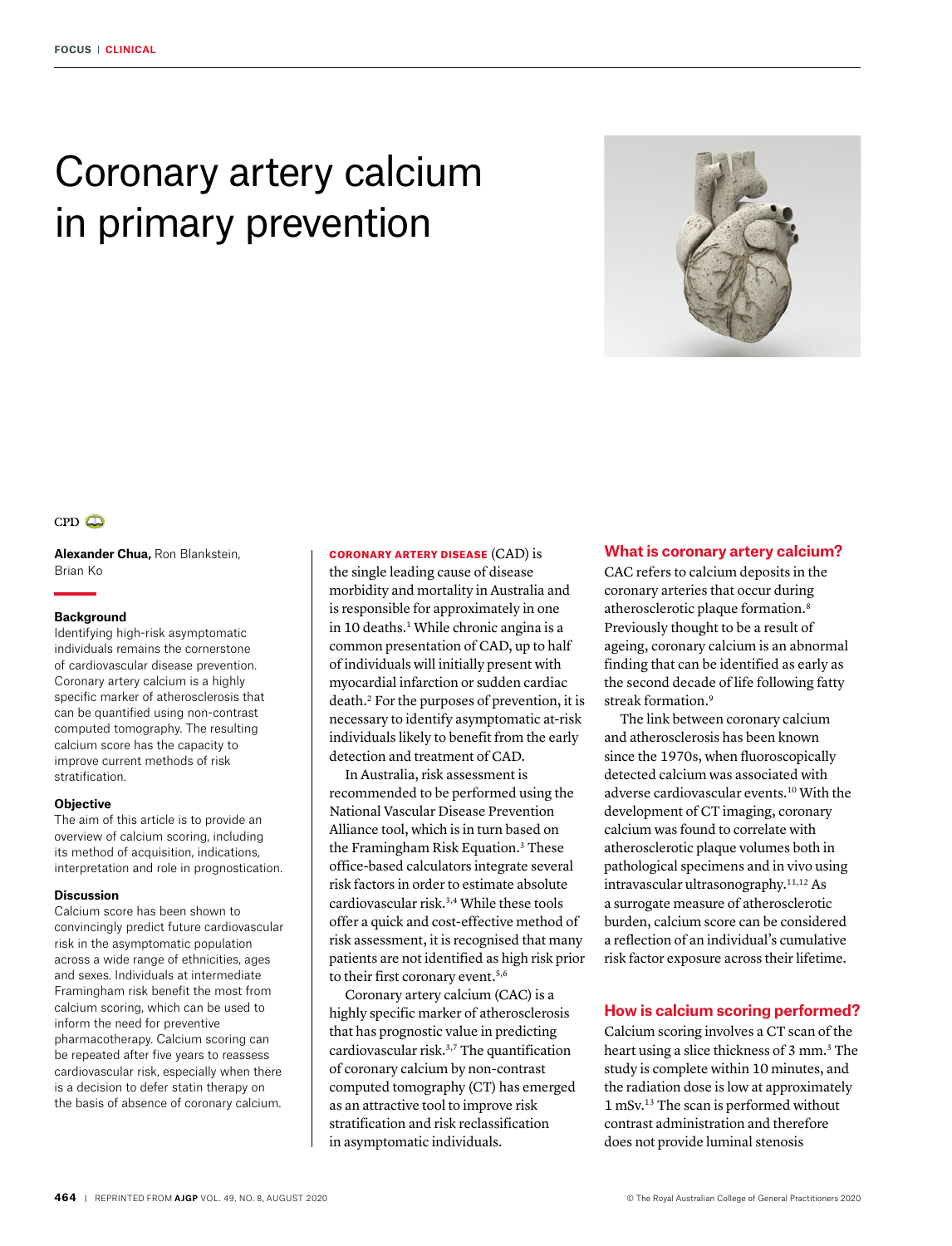assessment. This is unlike coronary CT angiography, which is typically performed for symptomatic patients with suspected obstructive CAD.7

CAC appears on CT as  $>1$  mm<sup>2</sup> areas of hyperattenuation (>130 Hounsfield units) and is most commonly quantified using the Agatston method.<sup>13,14</sup> In this method, the angiographer reviews each 3 mm thick CT slice of the heart (usually 12–16 cm in length) to identify coronary calcium.<sup>13</sup> The amalgamated volume and density of coronary calcium is then calculated using dedicated computer software (Figure 1).<sup>3</sup>

# **How are calcium scores interpreted?**

Calcium scores are represented by an absolute numerical value and a percentile based on sex, age and ethnicity.<sup>7</sup> The Cardiac Society of Australia and New

Zealand (CSANZ) divides calcium scores into the following groups on the basis of absolute values:  $CAC = 0$ ,  $CAC = 1-100$ , CAC = 101–400, and CAC >400, with each group corresponding to a particular level of cardiovascular risk (Table 1).3

# **What are the benefits of calcium scoring? Independent prediction of cardiovascular risk**

Large prospective studies of asymptomatic individuals have shown that calcium score predicts important cardiovascular outcomes, including coronary events, myocardial infarction and all-cause mortality.<sup>15-17</sup> Initial evidence supporting the prognostic value of coronary calcium was provided by the landmark Multiethnic Study of Atherosclerosis (MESA), a prospective cohort of 6814 individuals



Figure 1. Coronary artery calcium in the left anterior descending (LAD) and first diagonal (D1) arteries

#### **Table 1. Interpretation of coronary calcium score3**

| <b>Calcium score</b>         | <b>Interpretation</b> | <b>Risk of myocardial</b><br>infarction/stroke at 10 years |
|------------------------------|-----------------------|------------------------------------------------------------|
| $\Omega$                     | Very low risk         | $< 1\%$                                                    |
| $1 - 100$                    | Low risk              | $<10\%$                                                    |
| $101 - 400$                  | Moderate risk         | 10-20%                                                     |
| 101-400 and >75th percentile | Moderately high risk  | 15-20%                                                     |
| >400                         | High risk             | $>20\%$                                                    |

from four major ethnic groups.15 This study found an independent and graded association between calcium score and adverse coronary events over 3.8 years of follow-up.15 Subsequent studies have validated calcium scoring in a wide range of ages, sexes and clinical risk factor burdens,<sup>18-20</sup> and have confirmed its long-term prognostic value over >10 years of prospective follow-up.16,17

## **Utility as a negative risk marker**

A key advantage of calcium scoring is that while high scores are associated with elevated cardiovascular risk, the absence of coronary calcium is a negative risk marker that confers a favourable prognosis.<sup>3</sup> In a meta-analysis of 71,595 asymptomatic individuals, the cardiovascular event rate in those with  $CAC = 0$  was 0.47% over 50 months of follow-up, compared with 4.14% in those with a positive calcium score.<sup>21</sup> Studies assessing all-cause mortality have reported similarly low event rates of <0.1% annually.<sup>22,23</sup>

The negative predictive value of zero coronary calcium appears to be greatest in individuals at intermediate risk by traditional risk calculators; 45% of these patients will have  $CAC = 0$ , placing them at a low cardiovascular risk and removing the need for preventive therapy such as statins.24 Conversely, the power of zero coronary calcium is limited in high-risk individuals, who remain at greater than low cardiovascular risk despite  $CAC = 0.^{24}$ 

## **Improvement on traditional risk calculators**

Studies have shown that the addition of calcium scoring to traditional risk calculators improves the accuracy of risk prediction.15,25,26 In particular, the use of calcium scoring results in a significant net reclassification improvement (NRI), defined as the proportion of a population correctly reassigned to a higher or lower risk class following calcium scoring. Data from MESA determined that calcium scoring produced an NRI of 25% when added to the Framingham Risk Equation, and that this improvement was greatest in the intermediate-risk population, for whom the NRI was 55%.25 These findings have been corroborated by subsequent studies.<sup>3,26,27</sup>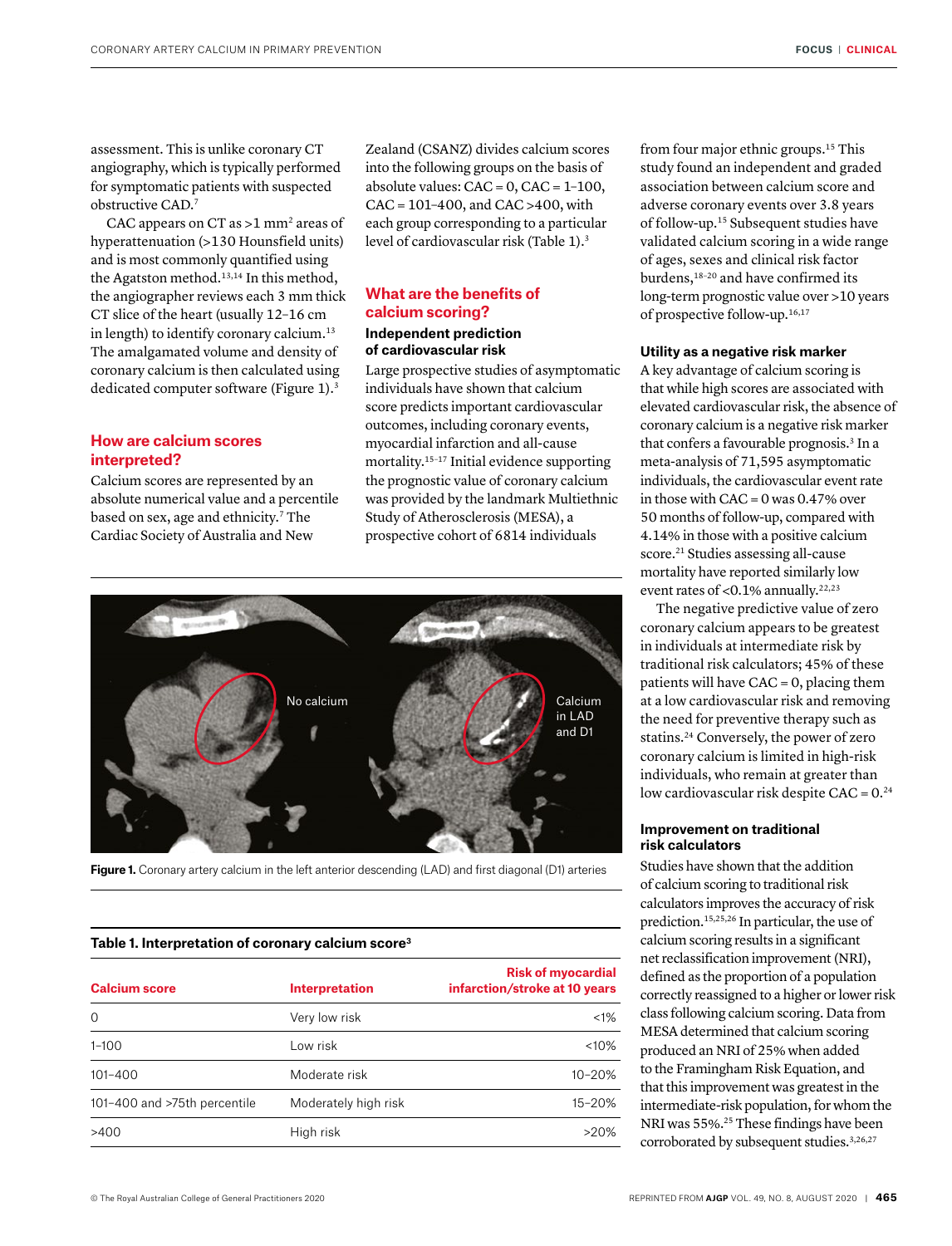# **What are the limitations of calcium scoring?**

# **High-risk and low-risk asymptomatic patients**

While intermediate-risk patients benefit the most from calcium scoring, studies have generally reported smaller reclassification benefits among low- and high-risk individuals.<sup>25-27</sup> In a study of 2028 patients, the NRI of calcium scoring when added to the Framingham Risk Equation was 12% in the low-risk group and 34% in the high-risk group, compared with 52% in the intermediate risk group.<sup>27</sup>

The smaller reclassification benefit in low-risk populations can be attributed to a high prevalence of zero coronary calcium, which results in many patients remaining at low risk following calcium scoring.<sup>28</sup> Conversely, the low prevalence and reduced negative predictive value of CAC = 0 in high-risk individuals limits the ability of calcium scoring to reclassify cardiovascular risk in this population.24

#### **Symptomatic patients**

Calcium scoring is not currently recommended for symptomatic patients by the CSANZ.<sup>3</sup> Instead, guidelines recommend the upfront use of stress testing or cardiac CT angiography, which provide assessment of ischaemia and luminal stenosis, respectively.3 While calcium scoring is a reliable measure of atherosclerotic burden, it does not distinguish between obstructive and non-obstructive CAD.29

## **Non-calcified plaque**

Calcium scoring does not provide information on the presence or burden of non-calcified plaque, which has low radiological attenuation and requires contrast administration to be assessed.30 This is typically performed using coronary CT angiography.30 Non-calcified plaque burden has been identified as an important predictor of future adverse cardiac events, particularly among symptomatic patients.<sup>31</sup> However, in asymptomatic patients, the use of coronary CT angiography to assess non-calcified plaque has not been shown to improve cardiovascular risk assessment when added to calcium scoring.<sup>32,33</sup>

## **Cost effectiveness**

There are no available Australian data assessing the cost effectiveness of calcium scoring.<sup>3</sup> Hence, the impact of calcium scoring on downstream investigations, procedures and resource use is not known. As no Medicare Benefits Schedule items exist for calcium scoring at this time, the cost of the test is funded by patients, approximately \$150–200 per scan.

## **Other considerations**

Calcium scoring involves approximately 1 mSV of radiation exposure, which is comparable to two screening mammographies.<sup>13</sup> The benefit of improved cardiovascular risk assessment must be considered against the risks of radiation exposure (eg malignancy).

Calcium scoring is performed with a CT scan of the chest and may result in incidental findings. In a study of 966 individuals who underwent calcium scoring, 8.2% of patients had incidental findings requiring further investigation or treatment.34 Incidental findings may result in increased healthcare resource expenditure and psychological harm.<sup>34</sup>

# **Who should undergo calcium scoring?**

The CSANZ recommends the use of the Framingham Risk Score to select patients for calcium scoring, as studies assessing its predictive value have typically used the Framingham Risk Equation as a comparator.3

The CSANZ suggests that calcium scoring is appropriate for asymptomatic patients at intermediate Framingham risk, for whom there is strong evidence supporting its ability to improve cardiovascular risk assessment.3 Calcium scoring may also be appropriate for lower-risk patients (6–10% 10-year risk) with concerning features not considered by the Framingham Risk Equation. The CSANZ suggests that in this group, Aboriginal and Torres Strait Islander patients and patients with a strong family history of premature coronary heart disease or diabetes may derive benefit from the increased accuracy of calcium scoring.3

# **Who should not undergo calcium scoring?**

The CSANZ recommends against calcium scoring for high-risk and very low–risk patients (<6% 10-year risk), for whom calcium scoring has a limited ability to reclassify cardiovascular risk.3 The use of calcium scoring for symptomatic patients is also not recommended because of insufficient evidence supporting its use over functional testing, CT angiography and invasive coronary angiography (Figure 2).3

# **How does calcium score guide management?**

As calcium scoring improves cardiovascular risk assessment, it has the capacity to inform the risk-based selection of patients for preventive pharmacotherapy. A number of large observational studies show that calcium score identifies patients who may benefit from aspirin and statin therapy.35–37

#### **Aspirin**

Aspirin is not generally recommended for primary prevention as its cardiovascular benefits are outweighed by an increased risk of bleeding.3 However, calcium scoring has been shown to identify a subgroup of patients for whom prophylactic aspirin may be beneficial.

Using data from MESA, Miedema et al showed that aspirin had a net benefit among individuals with CAC >100.35 In this group, the calculated five-year number needed to treat (NNT) of aspirin to prevent one coronary event was significantly less than the number needed to harm (NNH) for major bleeding.<sup>35</sup> Conversely, aspirin showed no net benefit for individuals with CAC = 0 and could not be universally recommended for those with  $CAC = 1-99.35$ 

## **Statins**

Studies have also assessed the ability of calcium scoring to guide lipid-lowering therapy. In a study of 950 individuals, the calculated five-year NNT of statins to prevent one coronary event was 549 for individuals with CAC = 0, compared with 24 for those with CAC >100, suggesting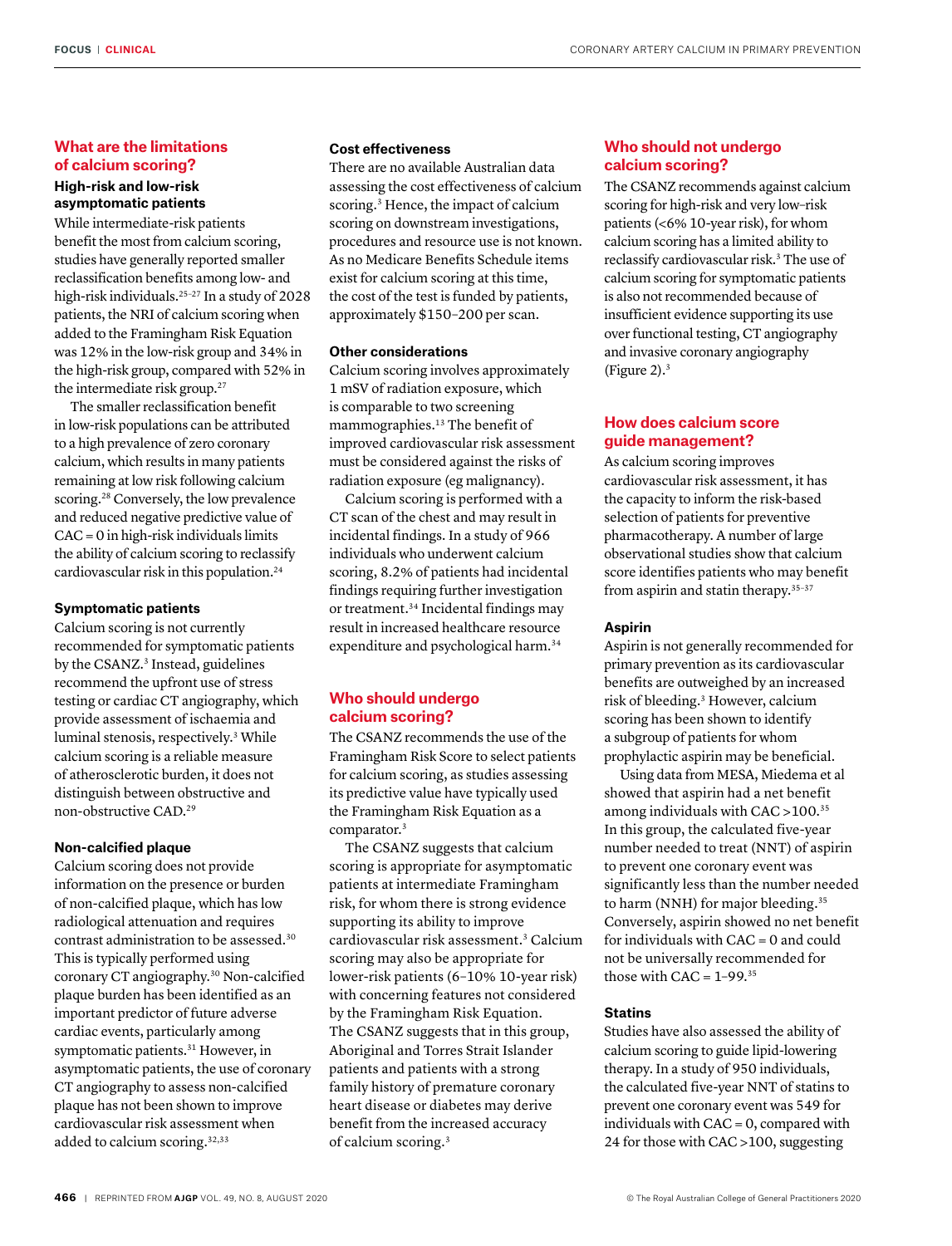that statins should be prescribed for individuals with CAC >100 but may be withheld for those with  $CAC = 0.36$  These findings were recently corroborated in a large study of 13,644 individuals over 9.4 years of follow-up.37

#### **Recommendations**

On the basis of the available evidence, the CSANZ suggests preventive therapy with aspirin and a statin is appropriate for individuals with CAC >100 and recommends no therapy for individuals with  $CAC = 0.3$  For individuals with CAC = 1–99, preventive therapy can be

considered if concerning features are present (eg family history of premature heart disease).3 Lifestyle management and risk factor control should be implemented for all patients regardless of calcium score (Figure 3).

# **Should calcium scoring be repeated?**

CAC either increases or remains stable over time and does not regress.38 Calcium scoring can be repeated in order to reassess cardiovascular risk, provided that this would lead to changes in patient management.

For this reason, the role of repeat calcium scoring is likely greatest for individuals with CAC = 0 for whom statins have been withheld. In this group, the CSANZ suggests repeat calcium scoring may be considered after five years, on the basis of data showing a mean time of conversion to a positive score of 4.1 years.<sup>3,39</sup>

Conversely, patients with CAC >100 should not undergo repeat scoring as they are already candidates for preventive therapy.3 Repeat calcium scoring may be less useful following statin therapy because statins mildly increase coronary calcium as a consequence of plaque stabilisation.40



Figure 2. The Cardiac Society of Australia and New Zealand's recommended indications for coronary artery calcium scoring<sup>3</sup>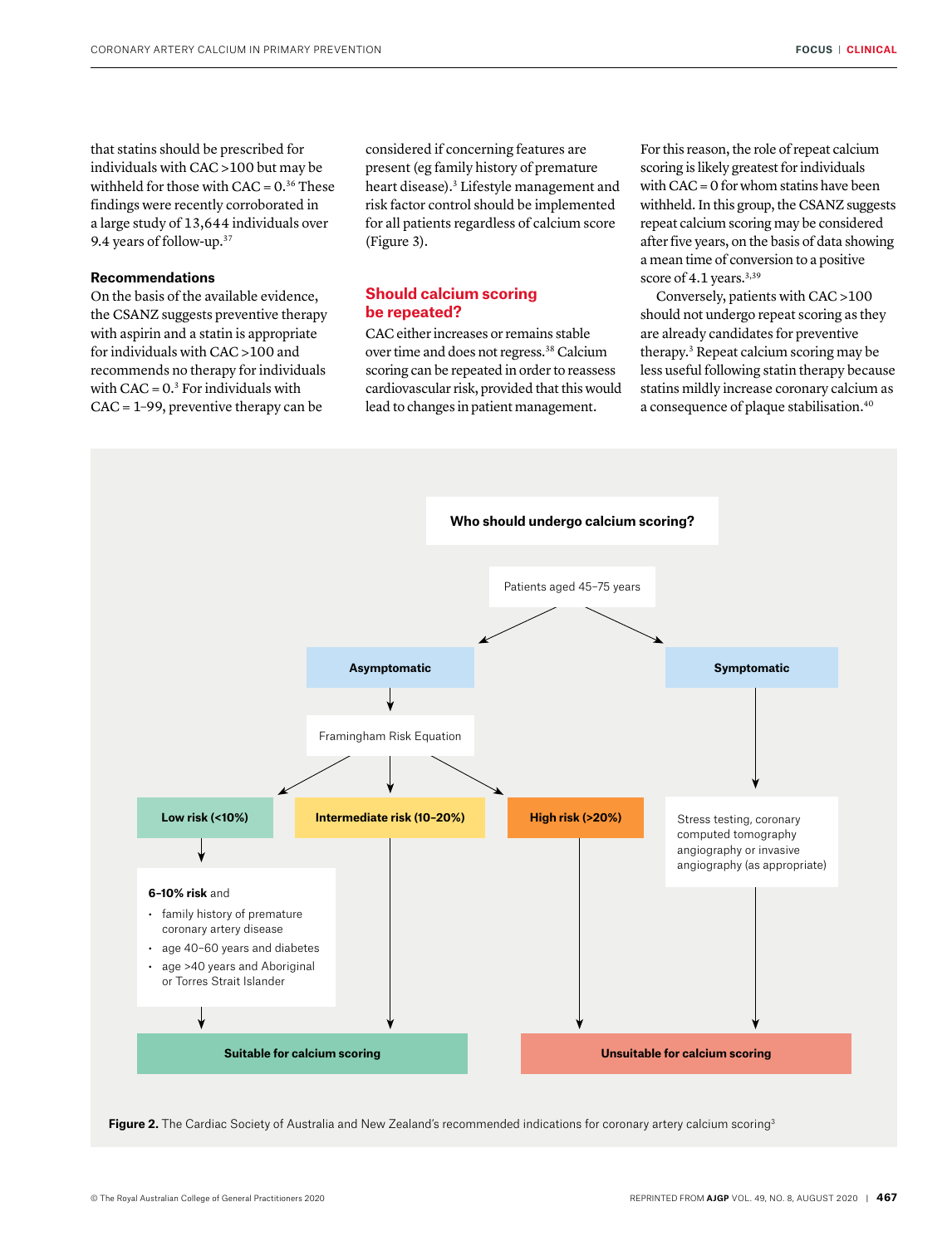|                                                   |                    | <b>Reassure</b> | <b>Individualise statin</b><br>+ aspirin | <b>Recommend statin</b><br>+ aspirin |
|---------------------------------------------------|--------------------|-----------------|------------------------------------------|--------------------------------------|
|                                                   |                    |                 |                                          |                                      |
| NNT statin <sup>36</sup>                          |                    | 549             | 94                                       | 24                                   |
| NNH = 442 for major bleeding                      | FRS ≥10%           | 808             | 146                                      | 92                                   |
| NNT aspirin <sup>35</sup>                         | <b>FRS &lt;10%</b> | 2,036           | 571                                      | 173                                  |
| NNT to prevent one coronary event over five years |                    |                 |                                          |                                      |
| Annual cardiovascular event rate <sup>35</sup>    |                    | 0.4%            | 0.8%                                     | 2.4%                                 |
| Annual coronary event rate <sup>36</sup>          |                    | 0.1%            | 0.5%                                     | 1.9%                                 |
| Population (% patients) <sup>35</sup>             |                    | 56%             | 26%                                      | 18%                                  |
|                                                   |                    | $CAC = 0$       | $CAC = 1-100$                            | <b>CAC &gt;100</b>                   |
|                                                   |                    |                 |                                          |                                      |

**Figure 3.** Treatment implications of coronary artery calcium (CAC) score<sup>41</sup> *FRS, Framingham Risk Score; NNH, number needed to heal; NNT, number needed to treat Adapted with permission from the British Institute of Radiology*

#### **Summary**

Coronary calcium score is a surrogate marker of calcified atherosclerotic burden that independently predicts cardiovascular risk and mortality. It is a widely available test typically performed in intermediaterisk asymptomatic patients. Risk estimates provided by calcium scoring improves the accuracy of traditional risk calculators and can be used for the risk-based selection of patients for preventive pharmacotherapy.

## **Authors**

Alexander Chua MBBS (Hons) Ron Blankstein MD, President, Society of Cardiovascular Computed Tomography; Director, Cardiac Computed Tomography, Brigham and Women's Hospital, Boston, MA

Brian Ko MBBS (Hons), MD, PhD, Interventional Cardiologist and Cardiac CT Specialist, MonashHeart, Monash Medical Centre, Monash University, Vic. brianshiuhangko@gmail.com

Competing interests: RB has received research support from Amgen Inc and Astellas Inc, outside the submitted work. BK has received research funding from Canon Medical, and honoraria from Abbott, Bristol-Myers Squibb, Novartis, GlaxoSmithKline and Medtronic, outside the submitted work. Funding: None

Provenance and peer review: Not commissioned, externally peer reviewed.

#### **References**

- 1. Australian Institute of Health and Welfare. Australia's health 2018. Australia's health series no. 16. AUS 221. Canberra, ACT: AIHW, 2018.
- 2. Lerner DJ, Kannel WB. Patterns of coronary heart disease morbidity and mortality in the sexes: A 26-year follow-up of the Framingham population. Am Heart J 1986;111(2):383–90. doi: 10.1016/0002-8703(86)90155-9.
- Liew G, Chow C, van Pelt N, et al. Cardiac Society of Australia and New Zealand position statement: Coronary artery calcium scoring. Heart Lung Circ 2017;26(12):1239–51. doi: 10.1016/j.hlc.2017.05.130.
- 4. Greenland P, Alpert JS, Beller GA, et al. 2010 ACCF/AHA guideline for assessment of cardiovascular risk in asymptomatic adults: Executive summary: A report of the American

College of Cardiology Foundation/American Heart Association Task Force on practice guidelines. Circulation 2010;122(25):2748–64. doi: 10.1161/ CIR.0b013e3182051bab.

- 5. Michos ED, Nasir K, Braunstein JB, et al. Framingham risk equation underestimates subclinical atherosclerosis risk in asymptomatic women. Atherosclerosis 2006;184(1):201–06. doi: 10.1016/j.atherosclerosis.2005.04.004.
- 6. Schlendorf KH, Nasir K, Blumenthal RS. Limitations of the Framingham risk score are now much clearer. Prev Med 2009;48(2):115–16. doi: 10.1016/j.ypmed.2008.12.002.
- 7. Greenland P, Bonow RO, Brundage BH, et al. ACCF/AHA 2007 clinical expert consensus document on coronary artery calcium scoring by computed tomography in global cardiovascular risk assessment and in evaluation of patients with chest pain. Circulation 2007;115(3):402–26. doi: 10.1161/CIRCULATIONAHA.107.181425.
- 8. Demer LL, Tintut Y. Vascular calcification: Pathobiology of a multifaceted disease. Circulation 2008;117(22):2938–48. doi: 10.1161/ CIRCULATIONAHA.107.743161.
- 9. Stary HC. The sequence of cell and matrix changes in atherosclerotic lesions of coronary arteries in the first forty years of life. Eur Heart J 1990;11 Suppl E:3–19. doi: 10.1093/eurheartj/11.suppl\_e.3.